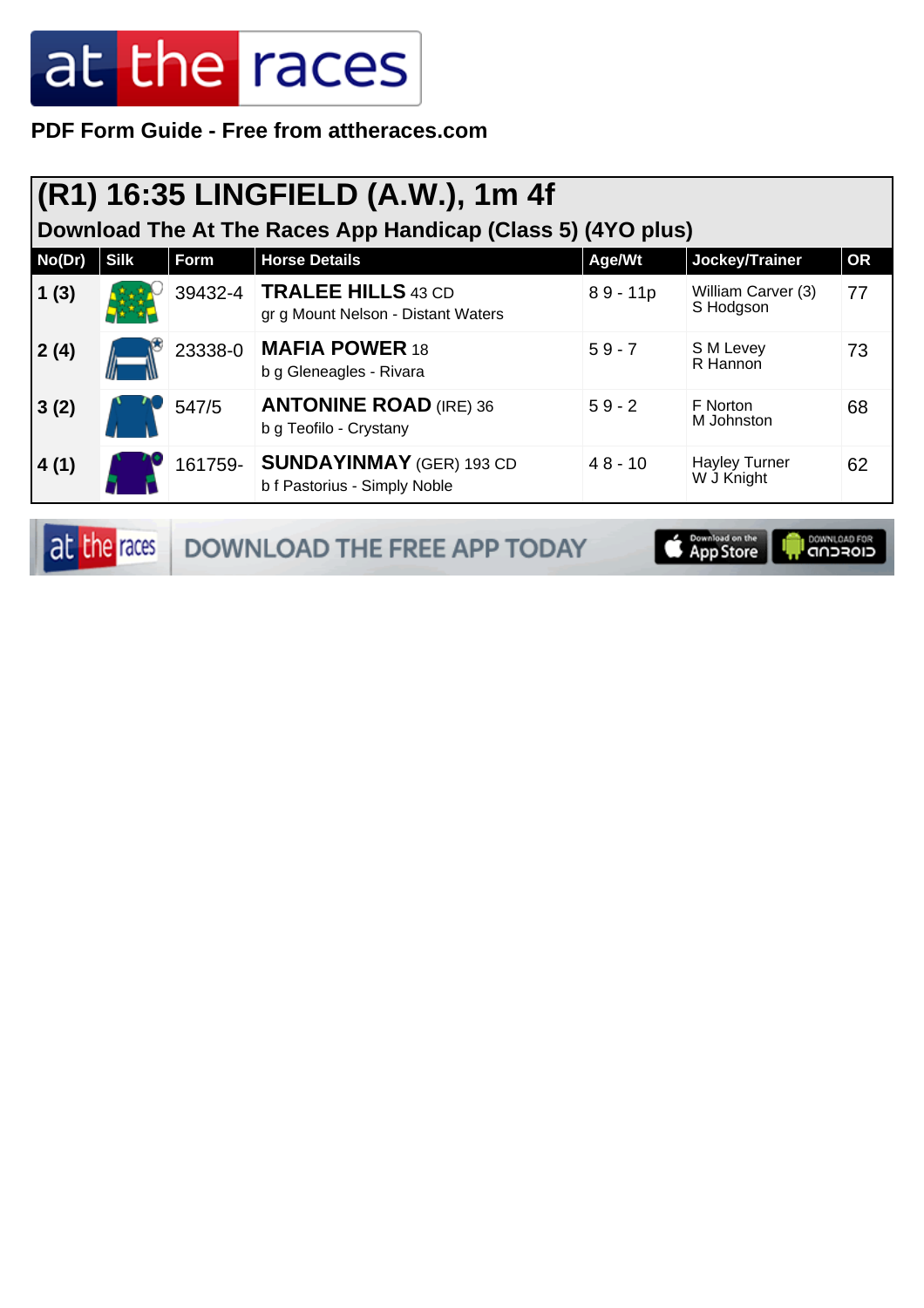PDF Form Guide - Free from attheraces.com

| (R2) 17:10 LINGFIELD (A.W.), 1m 2f<br>At The Races App Market Movers Novice Stakes (GBB Race) (Class 5) (3YO plus) |             |       |                                                                       |            |                                           |                          |  |  |
|--------------------------------------------------------------------------------------------------------------------|-------------|-------|-----------------------------------------------------------------------|------------|-------------------------------------------|--------------------------|--|--|
| No(Dr)                                                                                                             | <b>Silk</b> | Form  | <b>Horse Details</b>                                                  | Age/Wt     | Jockey/Trainer                            | OR                       |  |  |
| 1(8)                                                                                                               |             | 1/    | <b>BEAU NASH</b> (IRE) 579<br>b c Golden Horn - What Style            | $410 - 9$  | Benoit D L Sayette<br>(5)<br>J & T Gosden |                          |  |  |
| 2(3)                                                                                                               |             | 40/   | <b>MOTATAABEQ</b> (IRE) 639<br>b g Kodiac - Jabhaat                   | $410 - 2$  | L P Keniry<br>P R Chamings                |                          |  |  |
| 3(7)                                                                                                               |             | $31-$ | <b>UPTON PARK (FR) 215</b><br>ch c Elm Park - Sienna Bella            | $39 - 7$   | Cieren Fallon<br>A M Balding              |                          |  |  |
| 4(6)                                                                                                               |             | 6     | <b>CITIZEN GENERAL (IRE) 12</b><br>b c Camelot - Capriole             | $39 - 2$   | Angus Villiers (3)<br>E A L Dunlop        |                          |  |  |
| 5(4)                                                                                                               |             | 32    | <b>COSMIC DESERT 29</b><br>b g New Approach - Blossomtime             | $39 - 2$   | W Buick<br>C Appleby                      |                          |  |  |
| 6(12)                                                                                                              |             | 6     | <b>EDINBURGH ROCK (IRE) 12</b><br>b g Highland Reel - Sixpenny Sweets | $39 - 2$   | <b>Hector Crouch</b><br>R M Beckett       |                          |  |  |
| 7(11)                                                                                                              |             | 0     | GOEMON 58<br>gr c Dark Angel - Spangled                               | $39 - 2$   | <b>Jack Mitchell</b><br>R Varian          |                          |  |  |
| 8(5)                                                                                                               |             | 0     | <b>IMPERATIVE 38</b><br>b c Sea The Stars - Kelly Nicole              | $39 - 2$   | <b>K Shoemark</b><br>C Hills              |                          |  |  |
| 9(2)                                                                                                               |             |       | <b>JAHOORI</b><br>ch g Nathaniel - Ta Ammol                           | $39 - 2$   | Cameron Noble (3)<br>R Varian             | $\overline{\phantom{a}}$ |  |  |
| 10<br>(13)                                                                                                         |             |       | <b>REAL DREAM</b> (IRE) 18<br>b c Lope De Vega - Laganore             | $39 - 2t$  | R L Moore<br><b>Sir Michael Stoute</b>    |                          |  |  |
| 11(9)                                                                                                              |             | 42    | <b>RETURN TO DUBAI</b> (IRE) 18<br>ch c Ribchester - Farthing         | $39 - 2$   | Louis Steward<br>S bin Suroor             |                          |  |  |
| 12<br>(14)                                                                                                         |             | 0-    | <b>RICHARD P SMITH (IRE) 207</b><br>b g Belardo - Illico              | $39 - 2$   | Jason Watson<br>E A L Dunlop              |                          |  |  |
| 13<br>(10)                                                                                                         | 1 R         |       | <b>SOLAR PROPHET</b><br>b c Profitable - Starring Guest               | $39 - 2p1$ | S M Levey<br>H J L Dunlop                 |                          |  |  |
| 14(1)                                                                                                              |             |       | <b>ELEMENTOFSURPRISE</b><br>ch f Eastern Anthem - One Big Surprise    | $38 - 11$  | KTO'Neill<br>J J Bridger                  |                          |  |  |

at the races

DOWNLOAD THE FREE APP TODAY

App Store

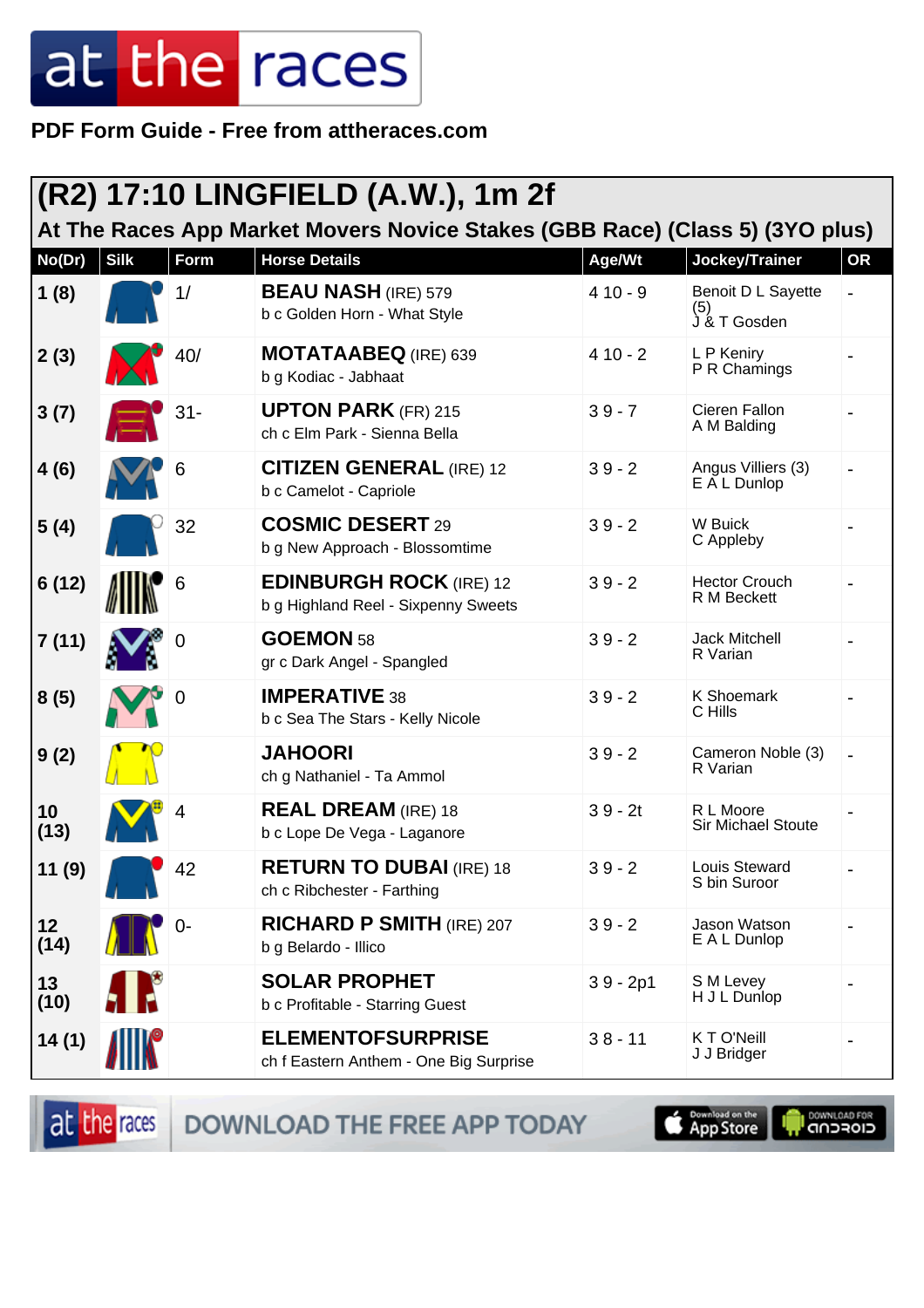**PDF Form Guide - Free from attheraces.com**

| (R3) 17:40 LINGFIELD (A.W.), 7f 1y<br>At The Races App Form Study Handicap (Class 6) (3YO only)                   |             |             |                                                                     |            |                                                         |           |  |
|-------------------------------------------------------------------------------------------------------------------|-------------|-------------|---------------------------------------------------------------------|------------|---------------------------------------------------------|-----------|--|
| No(Dr)                                                                                                            | <b>Silk</b> | <b>Form</b> | <b>Horse Details</b>                                                | Age/Wt     | Jockey/Trainer                                          | <b>OR</b> |  |
| 1(5)                                                                                                              |             | 8083-2      | <b>SMARDEN FLYER (IRE) 20</b><br>gr g Markaz - Seminole Sun         | $39 - 11$  | Cieren Fallon<br>John & Jewell                          | 57        |  |
| 2(3)                                                                                                              |             | 67-5        | <b>AN ANGEL'S DREAM (FR) 17</b><br>ch f Dream Ahead - Sandy's Charm | $39 - 11$  | S M Levey<br>R Hannon                                   | 57        |  |
| 3(7)                                                                                                              |             | 7-58470     | AMJAD <sub>13</sub><br>ch g Decorated Knight - Shaden               | $39 - 9$   | N Callan<br>P D Evans                                   | 55        |  |
| 4(11)                                                                                                             |             | 067-252     | <b>RECKON I'M HOT 27</b><br>b g Hot Streak - Dark Reckoning         | $39 - 8$   | T P Queally<br>G L Moore                                | 54        |  |
| 5(13)                                                                                                             |             | 6400        | <b>MY LOVELY SYLV 20</b><br>b f Equiano - Royal Obsession           | $39 - 7h$  | A Kirby<br>Seamus Durack                                | 53        |  |
| 6(4)                                                                                                              |             | 075         | ST ASAPH 10<br>ch g Charming Thought - Bexandella                   | $39 - 4$   | George Wood<br>Mrs I Gansera-<br>leveque                | 50        |  |
| 7(10)                                                                                                             |             | 5990-46     | <b>ARGIRL</b> 22<br>b f Ardad - Lassies Envoi                       | $39 - 2$   | Benoit D L Sayette<br>(5)<br>Kevin Philippart De<br>Foy | 48        |  |
| 8(14)                                                                                                             |             | 094-085     | <b>MILD REFLECTION 5</b><br>b f Aclaim - Drift And Dream            | $39 - 1v$  | <b>Jack Mitchell</b><br>J G Portman                     | 47        |  |
| 9(6)                                                                                                              |             | 8-24259     | <b>ARPINA</b> (IRE) 27<br>ch f Starspangledbanner - Lara Amelia     | $39 - 0p$  | Frederick Larson (5)<br>Miss J Feilden                  | 46        |  |
| 10(2)                                                                                                             |             | 7-74549     | <b>U A E FIFTY</b> (IRE) 30<br>b g Dandy Man - Bounty's Spirit      | $39 - 0v1$ | K T O'Neill<br>Alice Haynes                             | 46        |  |
| 11(9)                                                                                                             |             | 987-0       | <b>TORIOUS 73</b><br>ch f Lethal Force - Authora                    | $39 - 0h1$ | Jefferson Smith<br>Kevin Philippart De<br>Foy           | 46        |  |
| 12<br>(12)                                                                                                        |             | 000-        | <b>THE COVEX KID (IRE) 245</b><br>br g Mehmas - Fonseca             | $39 - 0$   | S P Davis<br>Amy Murphy                                 | 46        |  |
| 13(1)                                                                                                             |             | 07-5679     | <b>JOANIE'S GIRL 55</b><br>b f Pearl Secret - Jackline              | $39 - 0p$  | <b>Thomas Greatrex</b><br><b>B R Johnson</b>            | 46        |  |
| 14(8)                                                                                                             |             | 067         | <b>HEMSBY PINE</b> (IRE) 36<br>b g Bated Breath - Pearl Diva        | $39 - 0$   | Jason Watson<br><b>Charlie Wallis</b>                   | 46        |  |
| Long Handicap: U A E Fifty 8 - 13, Torious 8 - 13, The Covex Kid 8 - 13, Joanie's Girl 8 - 13, Hemsby Pine 8 - 13 |             |             |                                                                     |            |                                                         |           |  |

at the races DOWNLOAD THE FREE APP TODAY



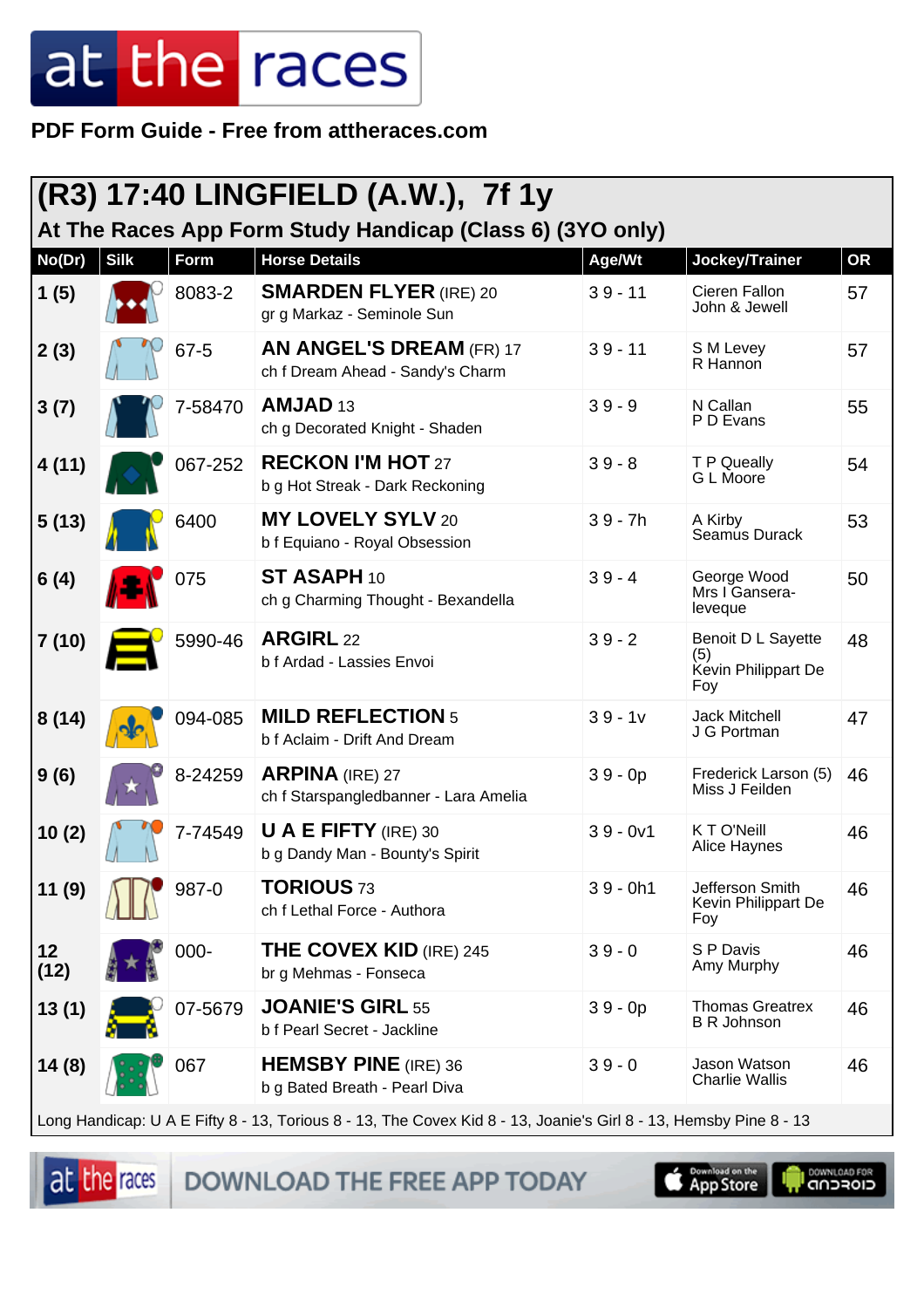PDF Form Guide - Free from attheraces.com

| $(R4)$ 18:10 LINGFIELD (A.W.), 6f 1y<br>British Stallion Studs EBF Novice Stakes (GBB Race) (Class 5) (2YO only) |             |      |                                                                     |            |                                      |           |  |  |
|------------------------------------------------------------------------------------------------------------------|-------------|------|---------------------------------------------------------------------|------------|--------------------------------------|-----------|--|--|
| No(Dr)                                                                                                           | <b>Silk</b> | Form | <b>Horse Details</b>                                                | Age/Wt     | Jockey/Trainer                       | <b>OR</b> |  |  |
| 1(6)                                                                                                             |             | 21   | <b>MALRESCIA (IRE) 11</b><br>b f Acclamation - Tecla                | $29 - 7$   | <b>K Shoemark</b><br>George Boughey  |           |  |  |
| 2(8)                                                                                                             |             | 53   | <b>BOLT OF THUNDER (IRE) 12 BF</b><br>gr c Kessaar - Hope And Faith | $29 - 5$   | <b>Jack Mitchell</b><br>A M Balding  |           |  |  |
| 3(1)                                                                                                             |             |      | <b>DHI QAR</b><br>b c Night Of Thunder - Sefaat                     | $29 - 5$   | S M Levey<br>R Hannon                |           |  |  |
| 4(5)                                                                                                             |             | 6    | <b>MAN MADE OF SMOKE 53</b><br>gr g Havana Gold - Ya Halla          | $29 - 5v1$ | N Callan<br>P D Evans                |           |  |  |
| 5(4)                                                                                                             |             | 8    | <b>MR POSTMAN 19</b><br>ch c Bated Breath - Kitba                   | $29 - 5$   | S De Sousa<br>Adam West              |           |  |  |
| 6(2)                                                                                                             |             |      | <b>NIBRAS RAINBOW (IRE)</b><br>b c U S Navy Flag - Show Rainbow     | $29 - 5$   | Thore Hammer<br>Hansen<br>I Mohammed |           |  |  |
| 7(7)                                                                                                             |             |      | <b>SHOWDANCE</b><br>ch c Showcasing - Penny Royale                  | $29 - 5$   | James Doyle<br>Archie Watson         |           |  |  |
| 8(3)                                                                                                             |             |      | <b>THE XO (IRE)</b><br>b c Zoffany - Pivotal Era                    | $29 - 5$   | W Buick<br>J Ryan                    |           |  |  |

at the races

DOWNLOAD THE FREE APP TODAY

**Example of the App Store** 

**I DOWNLOAD FOR**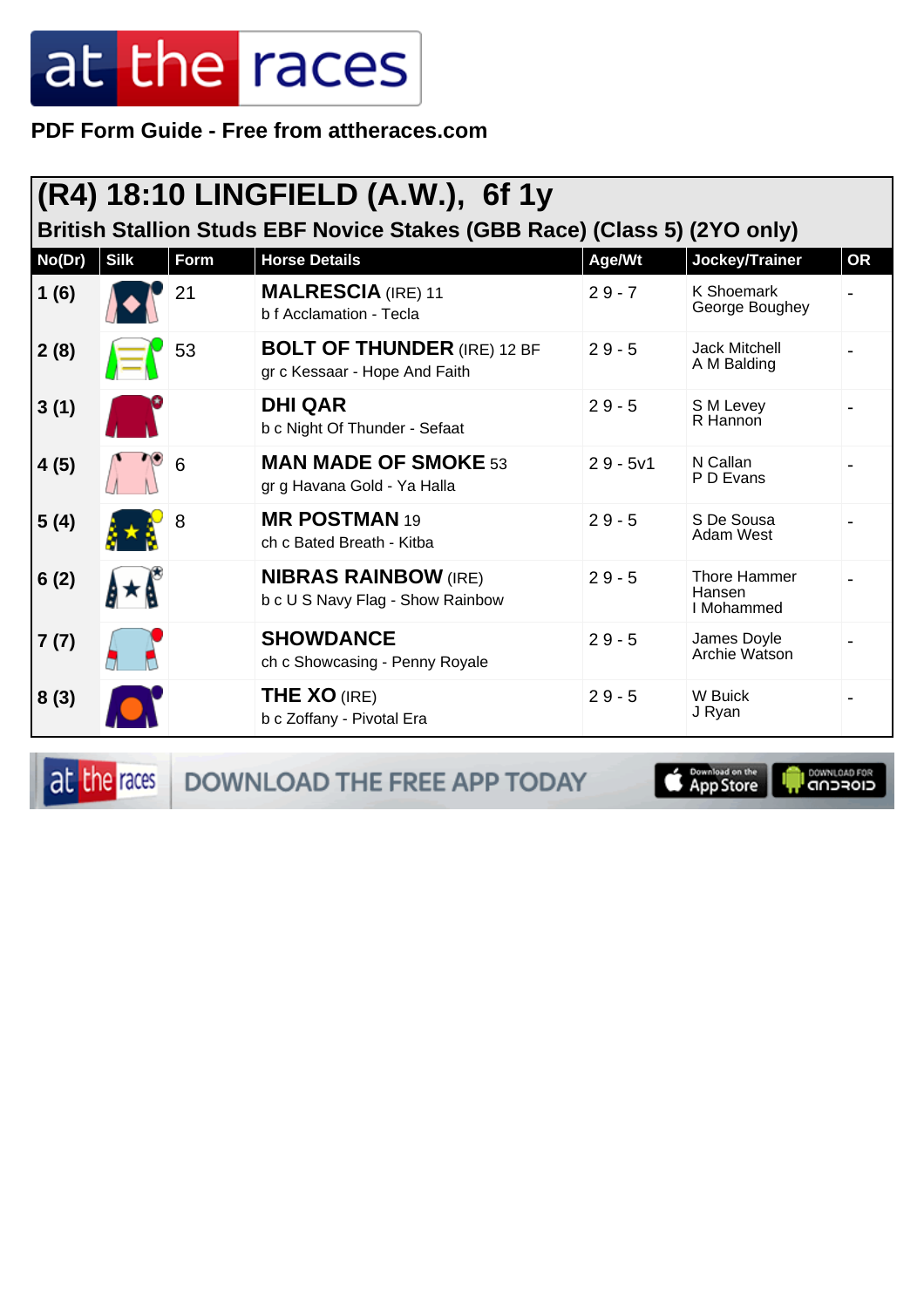**PDF Form Guide - Free from attheraces.com**

| (R5) 18:40 LINGFIELD (A.W.), 6f 1y<br>Russell Publishing 30th Anniversary Handicap (Class 4) (3YO only) |             |           |                                                                            |            |                                      |           |  |
|---------------------------------------------------------------------------------------------------------|-------------|-----------|----------------------------------------------------------------------------|------------|--------------------------------------|-----------|--|
| No(Dr)                                                                                                  | <b>Silk</b> | Form      | <b>Horse Details</b>                                                       | Age/Wt     | Jockey/Trainer                       | <b>OR</b> |  |
| 1(6)                                                                                                    |             | 433-650   | ROBJON 24<br>b g Mukhadram - Barnezet                                      | $39 - 11$  | James Doyle<br>R Hannon              | 87        |  |
| 2(9)                                                                                                    |             | 81031-0   | <b>OBJECT</b> 41 D<br>b c Aclaim - Quiet Protest                           | $39 - 10$  | Benoit D L Sayette<br>(5)<br>M Meade | 86        |  |
| 3(7)                                                                                                    |             | 711-      | <b>SKY BLUE PINK 221 D</b><br>ch f Showcasing - Miss Work Of Art           | $39 - 9$   | <b>Hector Crouch</b><br>R M Beckett  | 85        |  |
| 4(2)                                                                                                    |             | 4427-10   | <b>WATCHYA 18 D</b><br>gr c Dark Angel - Barroche                          | $39 - 7$   | A Kirby<br>C G Cox                   | 83        |  |
| 5(8)                                                                                                    |             | 735-12    | <b>OPEN MIND 15 D BF</b><br>br g Cable Bay - Bonhomie                      | $39 - 7p$  | P Cosgrave<br>S bin Suroor           | 83        |  |
| 6(5)                                                                                                    |             | 51333-1   | <b>BEAUZON</b> 141 CD<br>b g Brazen Beau - Pepper Lane                     | $39 - 5$   | Jason Watson<br>D O'Meara            | 81        |  |
| 7(1)                                                                                                    |             | 42831-6   | <b>TYSON</b> (IRE) 7<br>gr g Starspangledbanner - Ach Alannah              | $39 - 4h1$ | S M Levey<br>R Hannon                | 80        |  |
| 8(4)                                                                                                    |             | $002 - 1$ | <b>COOLMEEN ROYAL (FR) 139</b><br>b c Invincible Spirit - Naissance Royale | $39 - 2$   | Cieren Fallon<br>D O'Meara           | 78        |  |
| 9(3)                                                                                                    |             | 45-21     | <b>PHINOW</b> (IRE) 18<br>b c Mehmas - Patience A Plenty                   | $39 - 1$   | P J McDonald<br>C Hills              | 77        |  |

at the races DOWNLOAD THE FREE APP TODAY

App Store

**OOWNLOAD FOR**